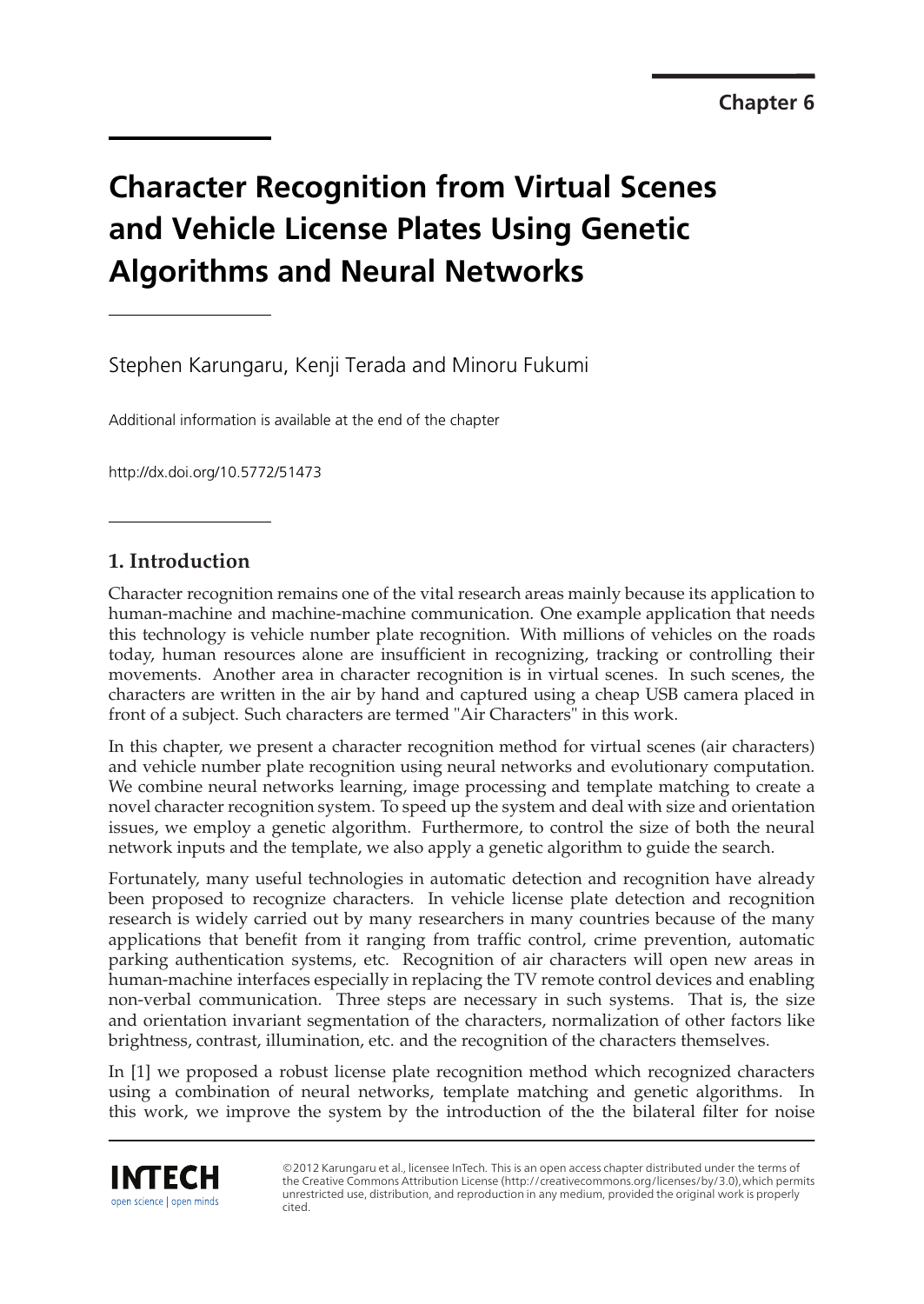#### 108 Advances in Character Recognition and the set-by-IN-TECH state and the set-by-IN-TECH state and the set-of-

reduction,the variable threshold method for better image binalization and linear regression to extract more shape features that creates a better feature vector.

Today there are many OCR devices in use based on a plethora of different algorithms [21]. Examples include a wavelet transform based method for extracting license plates from cluttered images achieving a 92.4% accuracy [2] and a morphology-based method for detecting license plates from cluttered images with a detection accuracy of 98% [3] . Hough transform combined with other preprocessing methods is used by  $[4, 5]$ . In  $[6]$  an efficient object detection method is proposed. More recently, license plate recognition from low-quality videos using morphological and Adaboost algorithm was proposed by [7]. It uses the haar like features proposed by [8] for face detection. Furthermore, in our earlier work [9], we proposed a license plate detection algorithm using genetic algorithms. All of the popular algorithms sport high accuracy and most high speed, but still many suffer from a fairly simple flaw: mis-recognition that is often very unnatural to the human point of view. That is, mistaking a "5" for an "S", or a "B" for a "8",etc.

In this work, we extend and largely improve the work in [1] to also recognize the characters using more features and a hybrid system consisting of neural networks and template matching. The genetic algorithm used in [1] has been re-designed to improve its detection accuracy. We extract bifurcation, end and corner points from candidate characters and used a hybrid system made of neural networks, template matching and genetic algorithms to solve such mis-recognition problems. We also test this method using air characters that prove that the method is effective for different types of characters. However, the results are affected by character segmentation whose results are not perfect yet.

The effectiveness of various types of neural networks to solve a variety of problems has recently been shown in [10] for partially connected neural networks (PCNN), [11] for recurrent neural networks (RNN) and [12] for perceptron neural networks. This adds confidence to the use of neural network in learning problems. Character recognition using neural networks to determine a threshold is proposed by [13]. However, since character shearing is not handled exhaustively, the accuracy is not high enough. As stated, although a lot of work has been done in this area, as far as we can tell, our proposed use of genetic algorithms and artificial templates has not been used anywhere else.

# **2. Database**

# **2.1. License plates**

This work uses license plates images of vehicles that were taken near a parking lot with the target vehicle coming towards the camera and then turning towards the right or left[1].

The license plates are divided into several categories based on colors and arrangement of the characters on the plates. In private vehicles, the plates have a black background and white characters, for taxis it is the exact opposite, white backgrounds with black characters and a variety of other kinds based on special regions, etc. Moreover, there are single and double row plates. The characters on the plates are all alphanumeric (All upper-case). However, the alphabets *I*,*O* and *Z* are not used in the license plates.

In the database used in our experiments, there are 6444 images of 46 cars each captured in a different number of frames. Each of the images is 320\*240 pixels. In some of the images, there are no vehicles and hence no license plates to detect. Although, there are single and double row license plates, the background color of plates is either black or white. Moreover,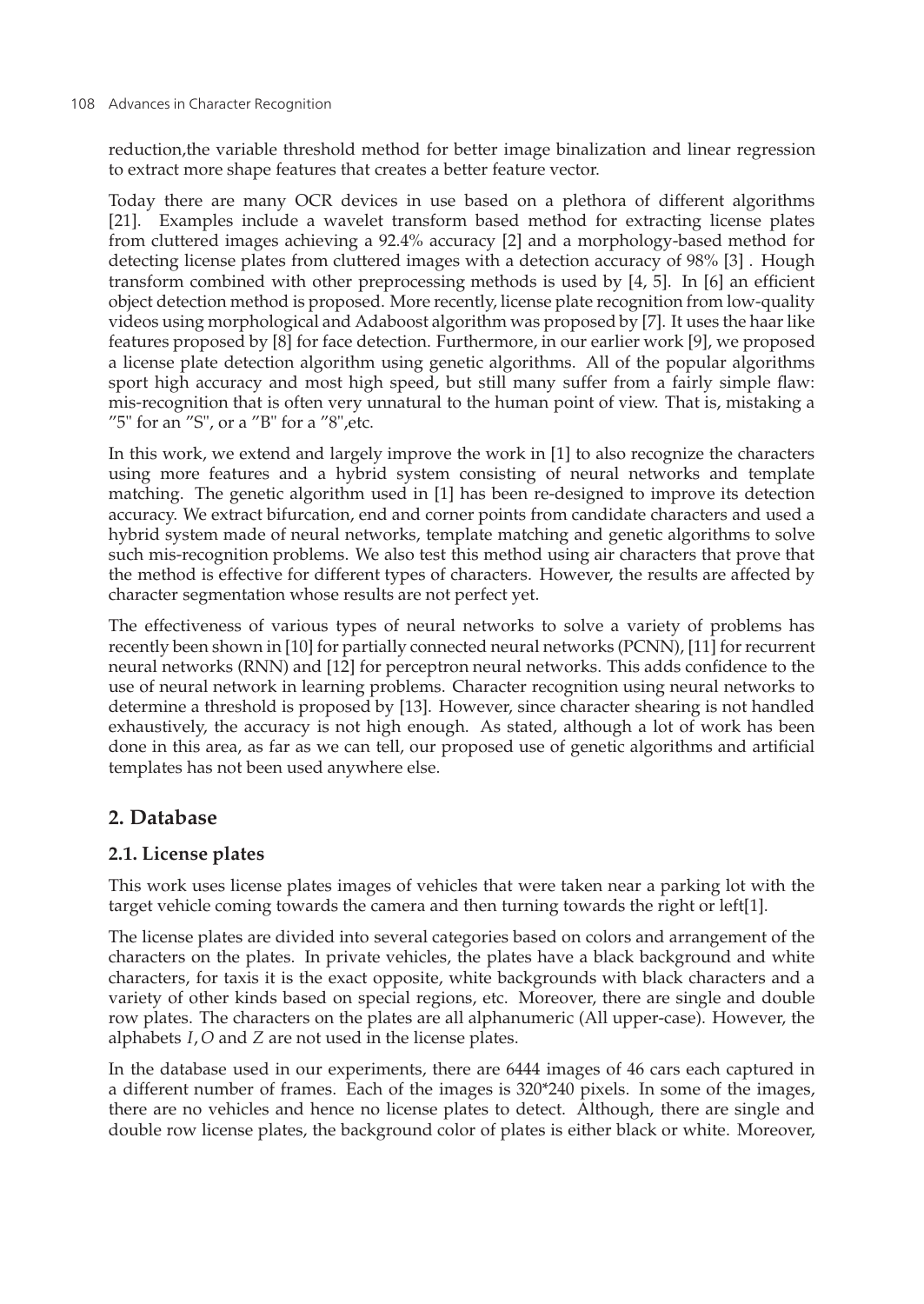the number of characters in the plates may also differ. Therefore, the length of the license plates is also different. A sample of these plates is shown in Fig. 1.

The details of the extraction, from the database, of the license plates locations and the character segmentation methods adapted in this work can be found in [1].



**Figure 1.** Example of plates in the Database

## **2.2. Air characters**

The database for the air characters is created using images captured in our laboratory. An USB camera is placed on top of a computer display in front of a subject. In this experiment, the subject is asked to use the right hand's pointing finger to write characters in the air in front of the camera. Preprocessing steps required include the detection of the face region to make sure that it does not interfere with the character segmentation because both region are characterised by similar skin color. The tip of the finger is extracted and then tracked to trace the character. The process is as follow:

- An open palm in front of the camera indicates the home position. This is important to disable the unnecessary detections at the beginning.
- Extract the face region to make sure the skin pixels inside it don't interfere with the tracking.
- If only the pointing finger is visible, start tracing the movement.
- To end a character, pause for about 1 second.

The detection of the face can be accomplished using several methods. In this work, we use the method that uses neural networks and genetic algorithms proposed in [20].

The segmentation of the palm region uses colour, based on the HSV colour space and dynamic thresholds. Colour based extraction is chosen because it is fast to process and invariant to rotation. The conversion from the RGB color space to the HSV color space can be performed using the following expressions.

$$
H = \arccos \frac{\frac{1}{2}((R - G) + (R - B))}{\sqrt{(R - G)^2 + (R - B) + (G - B)}}
$$
(1)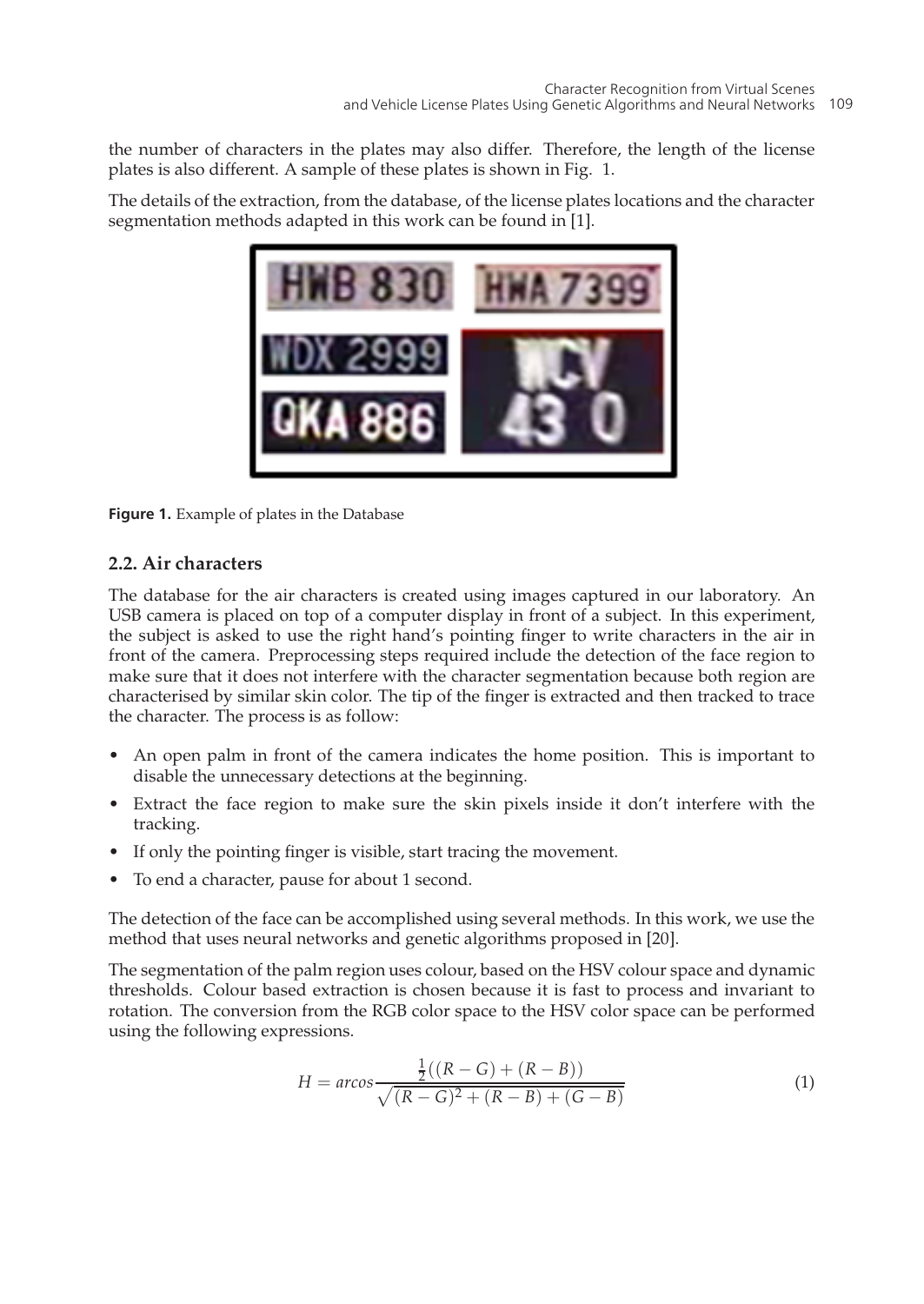#### 110 Advances in Character Recognition and the set-by-IN-TECH states in the set-of-

$$
S = 1 - 3\frac{\min(R, G, B)}{R + B + G}
$$
\n<sup>(2)</sup>

$$
V = \frac{1}{3}(R + B + G)
$$
 (3)

An example air character capture scene is shown in Fig. 2.



**Figure 2.** Air character capture scene. (a) Home position (b)Start tracing position

## **3. Character region segmentation**

Candidate character regions should be extracted from target images to improve the search accuracy and speed up the process. Raster scanning images for a character is both slow and inefficient. Therefore, a character segmentation method is vital.

Character segmentation is a process in which the areas that are likely to contain characters (search candidates) are extracted from the image. Thereafter, character recognition methods are applied only inside the segmented candidate regions, hence, speeding up the search. However, character segmentation is not such a trivial problem. Although it is assumed that only one character will be included in each segmented area, this is not usually the case. Any method assuming one character per region will thus fail because such recognition methods (for example, template matching) rely on the number of characters and the size of the extracted region to set their parameters. Therefore character segmentation must be accurate otherwise the results of recognition will be adversely affected.

#### **3.1. Noise reduction**

Once the character candidate regions have been determined, noise reduction is carried out before image binalization by smoothing the region using the bilateral filter. Smoothing reduces the noise and average brightness of an image. The bilateral filter is defined by eq.4.

$$
f(i,j) = \frac{\sum_{n=-\omega}^{\omega} \sum_{m=-\omega}^{\omega} f(i+m, j+n) \cdot exp(-\frac{m^2 + n^2}{2\sigma_1^2}) exp(-\frac{(f(i,j) - f(i+m, j+n))^2}{2\sigma_2^2})}{\sum_{n=-\omega}^{\omega} \sum_{m=-\omega}^{\omega} exp(-\frac{m^2 + n^2}{2\sigma_1^2}) exp(-\frac{(f(i,j) - f(i+m, j+n))^2}{2\sigma_2^2})}
$$
(4)

where: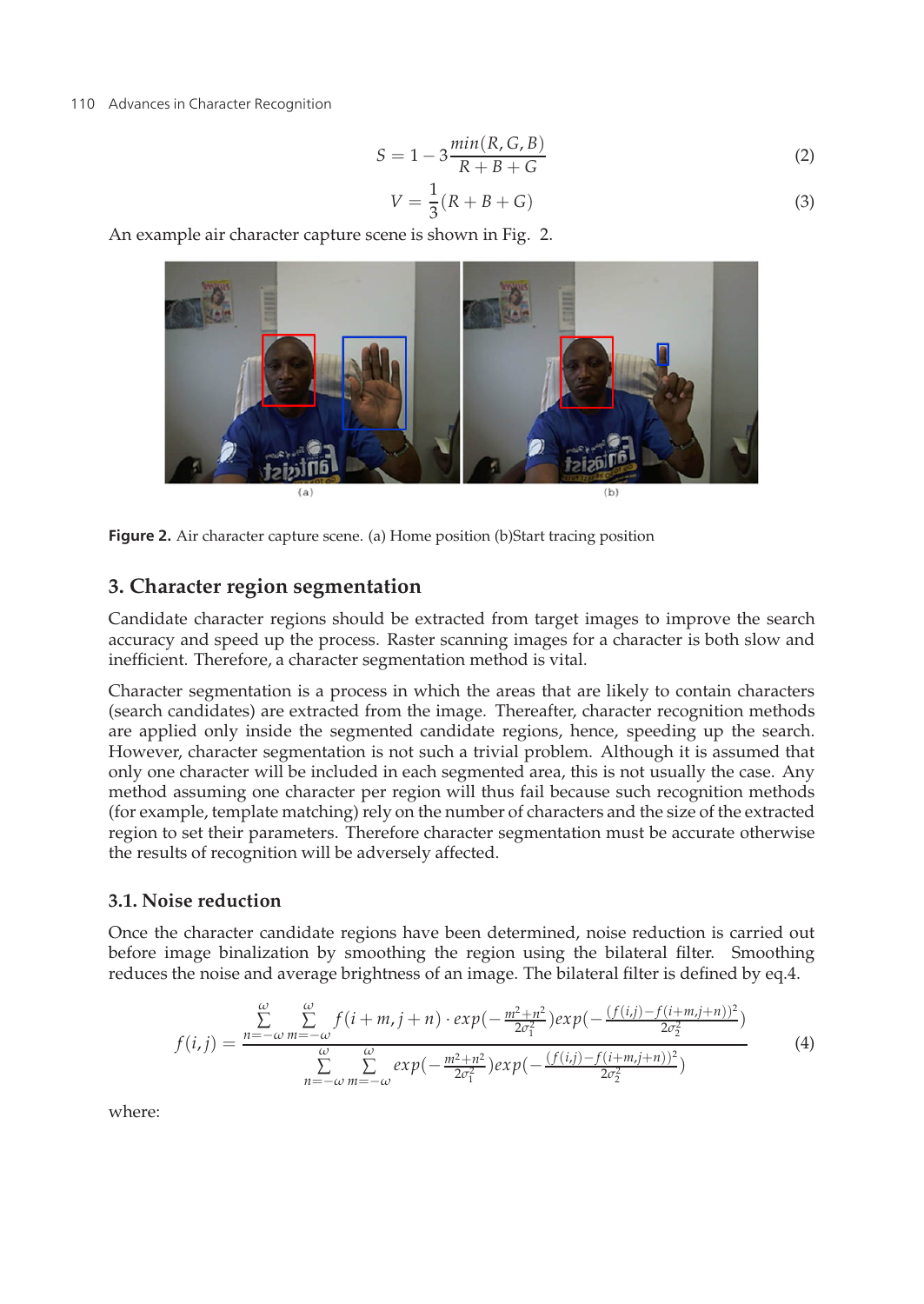$\sigma_1$ , $\sigma_2$  are the geometric spreads chosen based on the desired amount of low-pass filtering required.

However, with the bilateral filter, we must decide the optimal window size during smoothing. The best results were obtained with filter window sizes of 5\*5 and 7\*7. In addition, the value of parameters  $\sigma_1$  and  $\sigma_2$  is set to 5.

## **3.2. Image binalization**

The most basic image binalization technique is the selection of a single threshold value for the whole image. All the grey levels below this value are classified as black, and those above white. However, it is almost impractical to clearly segment an image into objects and background with a single threshold value because of noise and illumination effects.

Therefore, in this work, to binalize the image, the Variable Threshold Method (VTM) is used. It sets a domain in an image and uses the average of the brightness in the domain to set a two level threshold. The processing windows are set in the image beginning at the top left corner of the image. Inside a window, the extraction thresholds are automatically set using average region brightness. However, it is not easy to decide the optimal size of the window for best extraction accuracy and short processing time. Therefore, we experimented using several window sizes between 5 and 20.

To improve the performance of the conventional VTM method, we employ the Discriminant Analysis (DA) method to automatically determine the threshold in the windows. The DA method classifies data into two classes solving for eigenvectors which maximize between-class variance and minimizes the within-class variance. The algorithm proceeds as follows:

For a given image, where  $\omega_i$ ,  $M_i$ ,  $\sigma_i^2$  and  $M_T$  represents the total number of pixels in class, class average brightness, class variance and overall average brightness respectively, the within-class variance  $(\sigma_W^2)$  is given by:

$$
\sigma_W^2 = \frac{\omega_1 \sigma_1^2 + \omega_2 \sigma_2^2}{\omega_1 + \omega_2} \tag{5}
$$

and the between-class variance  $(\sigma_B^2)$  can be calculated using:

$$
\sigma_B^2 = \frac{\omega_1 \omega_2 (M_1 - M_2)^2}{(\omega_1 + \omega_2)^2} \tag{6}
$$

The total variance is given by:

$$
\sigma_T^2 = \sigma_W^2 + \sigma_B^2 \tag{7}
$$

The threshold can be determined by maximizing  $\sigma_B^2$  in the following equation.

$$
\frac{\sigma_B^2}{\sigma_W^2} = \frac{\sigma_B^2}{\sigma_T^2 - \sigma_B^2}
$$
\n(8)

After image binalization, labeling is carried out to extract the blobs. We expect one blob per segment. Therefore, we select the largest blob as the candidate and delete the others as noise. The major advantage of noise deletion is the reduction in the number of the blobs. This improves the systems speed by eliminating unnecessary computation. The results of this process are shown in Fig. 3.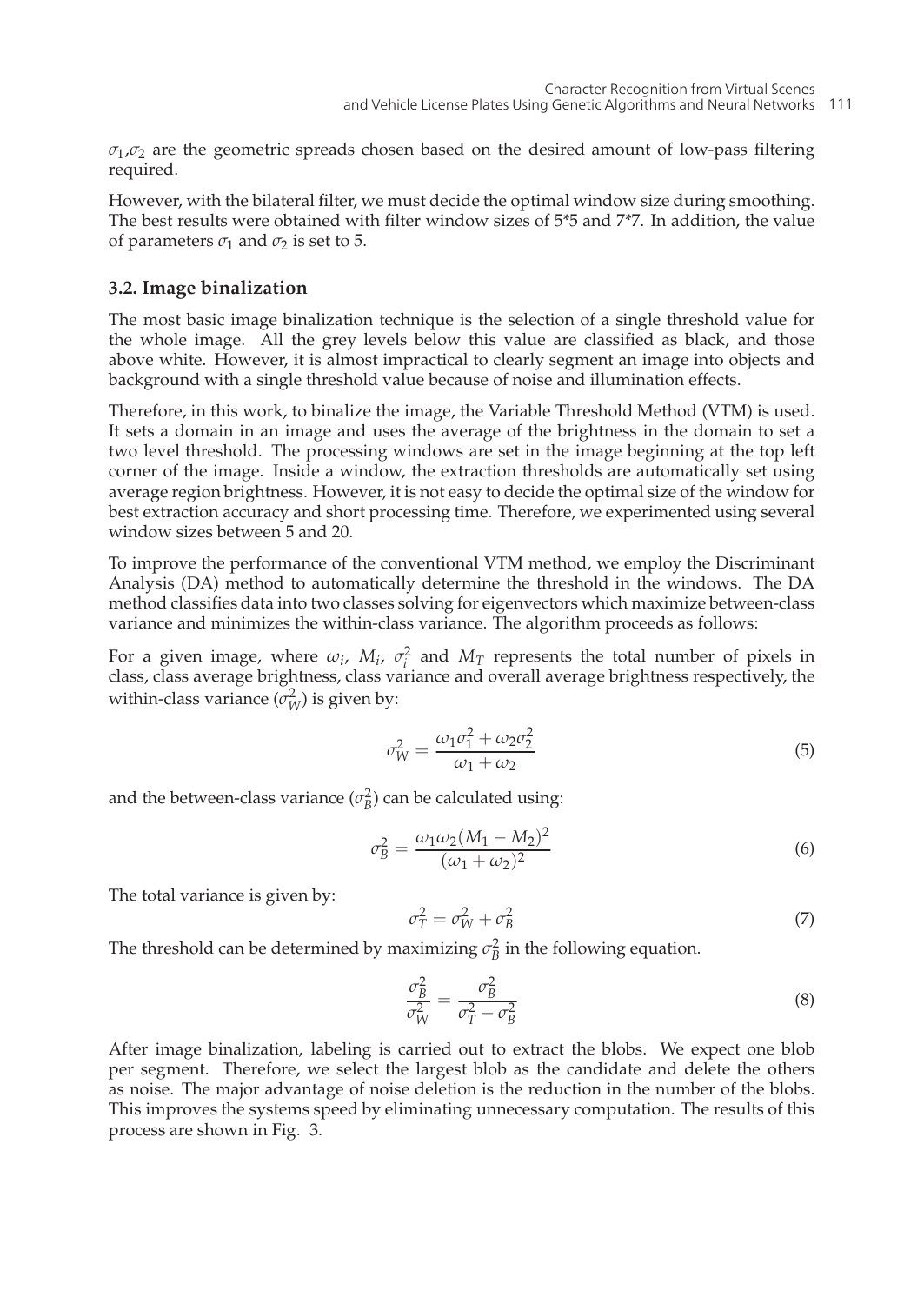#### 112 Advances in Character Recognition and the set-by-IN-TECH and the set-by-IN-TECH and the set-by-IN-TECH and the set-



**Figure 3.** Binalization using the VTM and DA methods.

# **4. Feature extraction**

Two types of features are used to recognize the characters, brightness and shape. Brightness features can be captured from the image data directly. For shape features, after image thinning, linear regression is used to extract straight lines and circular regions common in several characters and numbers.

# **4.1. Image thinning**

A image skeleton is useful because it represents the shape of the object in a relatively small number of pixels [16]. This reduction of information speeds up the other analysis or recognition processes performed after. Thinning is an iterative technique, which extracts the skeleton of an object as a result. In every iteration, the edge pixels having more than one adjacent background pixels are eroded if their removal does not change the topology of the character.

We employ a skeletonization method called the Zhang-Suen Thinning Algorithm [17] because it is fast and easy to process. This skeletonization algorithm is a parallel method that obtains a new value depending only on the previous iteration's value. The algorithm can be implemented using two iterations. In the first iteration, a pixel is deleted (in order) if

- it has at lease two and at most six neighbours
- left, top and bottom neighbours exist
- right, top and bottom neighbours exist

The second iteration phase is similar to the first except the order of the last two processes is reversed. The algorithm terminates if no more pixels can be deleted after the two iterations. Figure 4 shows some example results achieved using the Zhang-Suen Thinning Algorithm.









**Figure 4.** Thinning results using the Zhang-Suen Thinning Algorithm.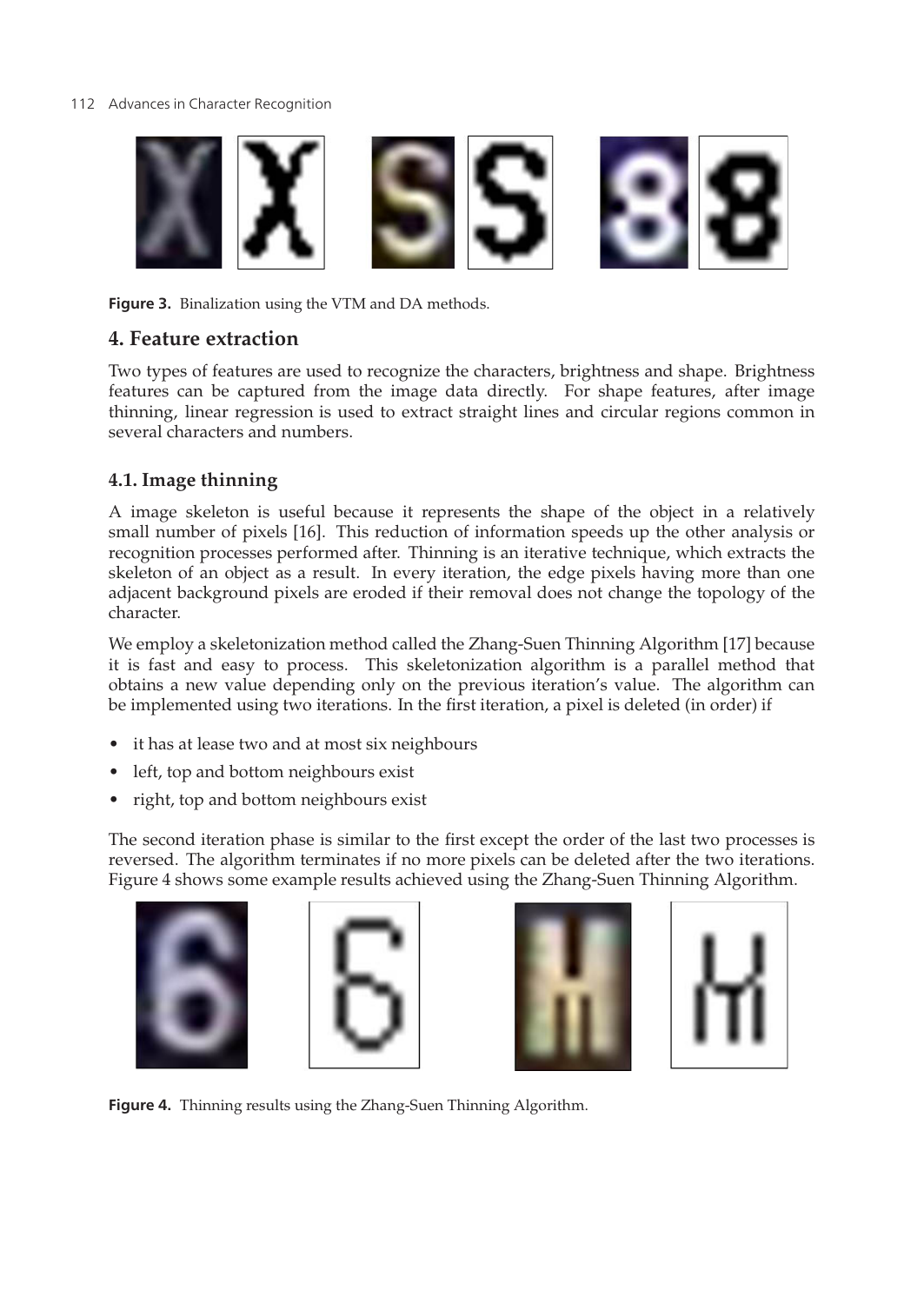However, the results were not perfect for all characters. A closer observation of the "M" in Fig. 4 shows that some areas still have more than one pixel width. A pruning algorithm is therefore necessary to remove such noise. The results of pruning are shown in Fig.5.



**Figure 5.** Noise pruning results.

# **4.2. Bifurcation and end points extraction**

To define the shapes of the characters, it is important to extract the bifurcation and end-points from the results of the thinning operation. We define a bifurcation point as one with three neighbors and an endpoint as one with only one neighbor. In this work, we deal with license plate characters which are printed and hand written virtual characters. Table 1 shows the number of bifurcation and end-points for each character extracted manually by visual observation.

Extraction of the bifurcation and end points from virtual characters produces similar results to those shown in table 1 because they are based on our intuition about how characters should look like.

However, printed characters like the ones on license plates produce different rather surprising results. For such characters, the binalization and thinning results are somewhat different. For example Fig.6 shows the thinning results of the character "V" extracted from a license plate.





Whereas the manual extraction gives no bifurcation points and 2 end points, the results of automatic extraction are 1 bifurcation point and 3 end points. In fact, "V" and "Y" have the same number of bifurcation and end points. Therefore, there are significant differences in the number of bifurcation and end points for the virtual and printed characters. In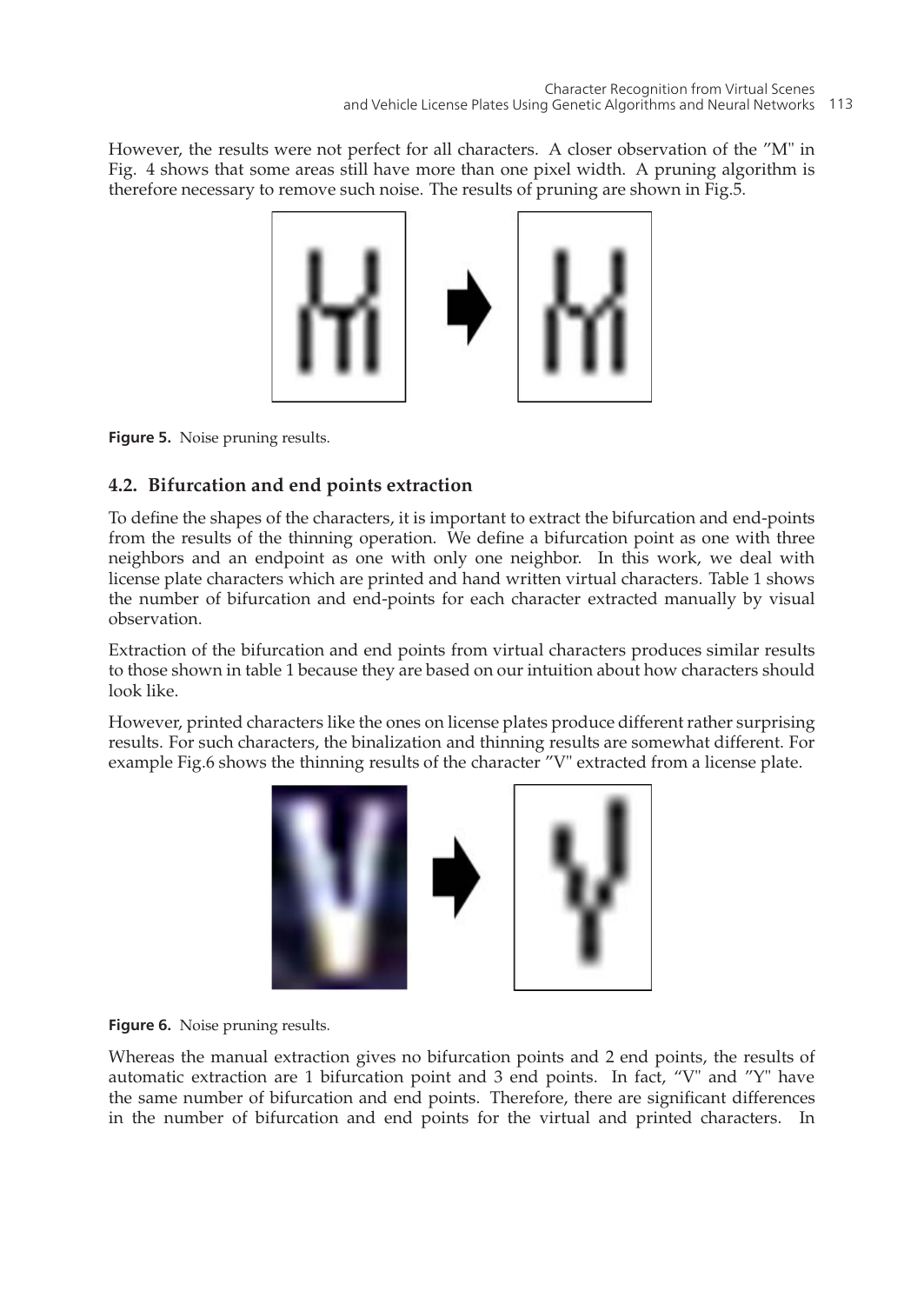#### 114 Advances in Character Recognition and the set-by-IN-TECH and the control of the set-

| Chara-<br>cter   | Bifur<br>points  | End<br>pts       | cter         | pts              | pts              | Char-Bifur End Char-Bifur End<br>cter | pts            | pts            |
|------------------|------------------|------------------|--------------|------------------|------------------|---------------------------------------|----------------|----------------|
| $\boldsymbol{0}$ | $\boldsymbol{0}$ | $\overline{0}$   | $\mathsf{C}$ | $\overline{0}$   | $\overline{2}$   | $\circ$                               | $\overline{0}$ | $\overline{0}$ |
| $\mathbf 1$      | $\boldsymbol{0}$ | $\overline{2}$   | $\mathbf D$  | $\boldsymbol{0}$ | $\boldsymbol{0}$ | ${\bf P}$                             | 1              | $\mathbf 1$    |
| $\overline{2}$   | $\mathbf{0}$     | $\overline{2}$   | E            | 1                | 3                | Q                                     | $\mathbf{1}$   | 2(1)           |
| 3                | $\boldsymbol{0}$ | $\overline{2}$   | F            | $\mathbf 1$      | 3                | $\mathbb R$                           | 1(2)           | $\sqrt{2}$     |
| $\overline{4}$   | 1(2)             | $\overline{2}$   | G            | 1(0)             | 3(2)             | S                                     | $\overline{0}$ | $\overline{2}$ |
| 5                | $\boldsymbol{0}$ | $\overline{2}$   | $H_{\rm}$    | $\overline{2}$   | $\overline{4}$   | $\mathbf T$                           | $\mathbf 1$    | 3              |
| 6                | $\mathbf{1}$     | $\mathbf{1}$     | I            | $\boldsymbol{0}$ | $\overline{2}$   | U                                     | $\mathbf{0}$   | $\overline{2}$ |
| 7                | $\boldsymbol{0}$ | $\overline{2}$   | J            | 1(0)             | 3(2)             | $\ensuremath{\mathsf{V}}$             | 0(1)           | 2(3)           |
| 8                | 1(2)             | $\boldsymbol{0}$ | K            | 1(3)             | $\overline{4}$   | W                                     | 0(3)           | 2(5)           |
| 9                | $\mathbf 1$      | $\mathbf 1$      | L            | $\boldsymbol{0}$ | $\overline{c}$   | $\chi$                                | 1(2)           | $\overline{4}$ |
| А                | $\overline{2}$   | $\overline{2}$   | M            | 0(5)             | 2(3)             | Y                                     | $\mathbf{1}$   | 3              |
| B                | 1(2)             | $\mathbf{0}$     | N            | 0(2)             | 2(4)             | Ζ                                     | $\mathbf{0}$   | $\overline{2}$ |

**Table 1.** Manual bifurcation and end-points extraction.

table 1, the values in the brackets show extracted points for the character when the value was different for the virtual and printed extractions. As shown in the table, characters "4","8","B","G","J","K","M","N","Q","R","V","W" and "Y" are affected.

Figure 7 shows a set of bifurcation and end points extracted from license plate characters.

## **4.3. Corner points extraction**

Bifurcation and end points provide information about the general shape of the characters and can help divide the character in segments for further processing. These segments are assumed to contain either straight lines or curves. However, to help differentiate characters like "S" and "5" or "2" and "Z" which have two end points each and no bifurcation points, or "B" and "8" with two bifurcation points and no end points, it is important to extract the corner points. Corner points help further classify segments with both straight and curved sections.

## **4.4. Shape features extraction**

To extract the shape features, the bifurcation and end points are used. We check for straight lines and circles between a combination of the points.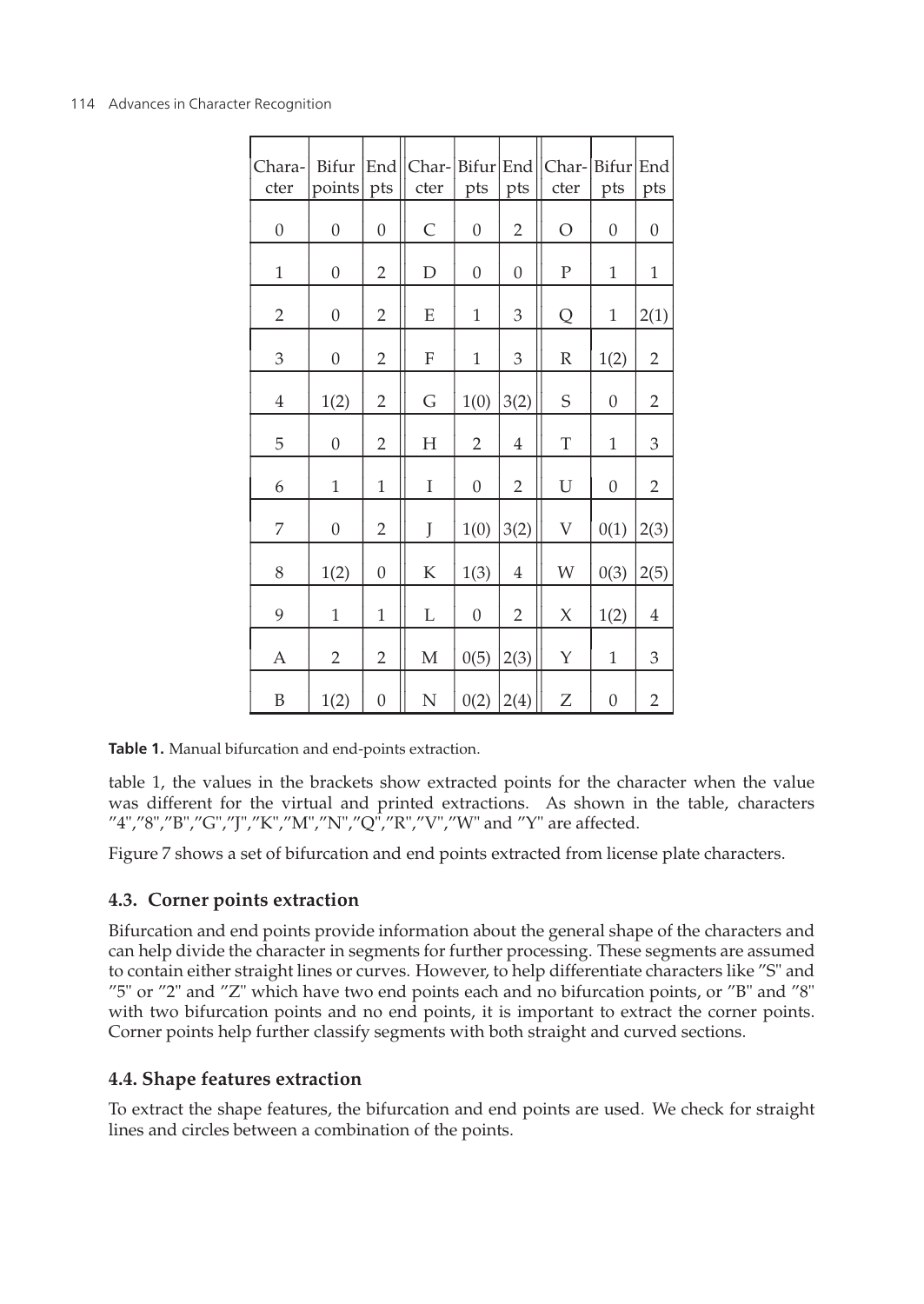and Vehicle License Plates Using Genetic Algorithms and Neural Networks 115 Character Recognition from Virtual Scenes



Figure 7. Bifurcation (red) and end (blue) points extracted from license plate characters. 3

#### *4.4.1. Number of segments and length*

Based on the number of bifurcation and end points, we can determine the number of segments making up the character. Each segment is created between bifurcation points, end points or a combination of both types of points. Moreover, each segment length in pixels can then be calculated. This length is then normalized by dividing it by the height of the character. The normalization should offer some size invariance during training and testing.

#### *4.4.2. Lines: Linear regression*

There is need to determine which of the segments are lines and which are circles. Initially, we should assume that the segment is a line and use a line extractor to find it. Hough transform [18] is a widely used line extractor. However, in this work, we cannot use it because we need to determine how well the extracted line fits the data. Therefore, we use linear regression to fit the line because we can calculate an error that tells us how well the lines fit.

Linear regression [19] is the least squares estimator of a linear regression model with a single explanatory variable. It fits a straight line through the set of points by minimizing the vertical distances between the points of the data set and the fitted line. The fitted line has the slope equal to the correlation between y and x corrected by the ratio of standard deviations of these variables.

After fitting a segment, we set a threshold for the error to decide if the segment is a line or should be passed to the curves(circle) extractor.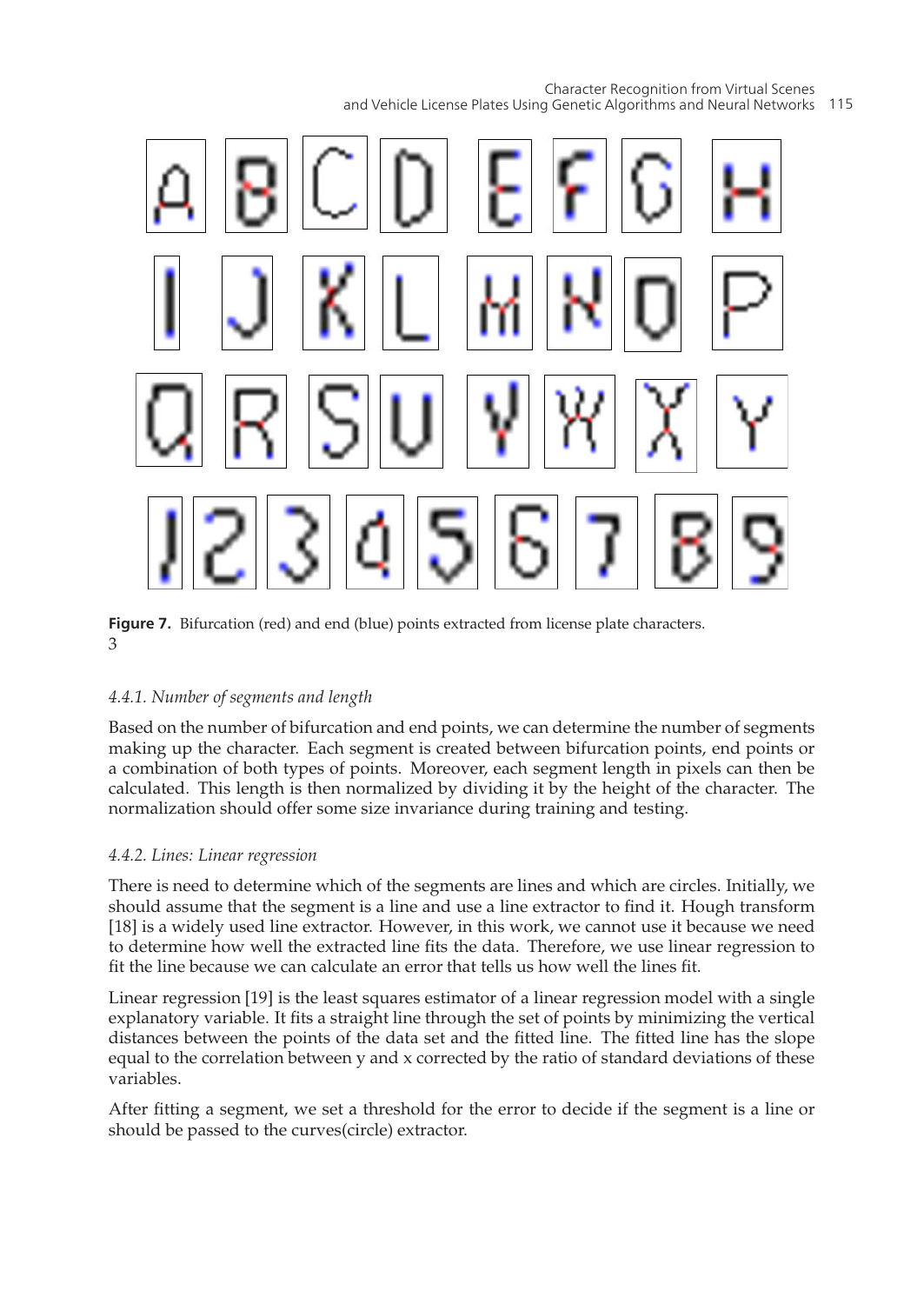#### 116 Advances in Character Recognition and the set-by-IN-TECH properties are set-

*4.4.3. Curves*

Most characters contain some form of circle like curve. Therefore, we can process for circularity as a character feature. This value is calculated between 0 to 1. As circularity approaches 1, a near perfect circle is extracted. It can be calculated using Eq. 9. Area and circumference are used.

$$
\frac{4S\pi}{L^2} \tag{9}
$$

Where *S* is the enclosed area and *L* is the circumference.

The area and circumference can be easily calculated from the segment information.

# **5. Character recognition**

In this work, we chose Neural Networks (NN) as the main classifiers because of their proven effectiveness to learn multi-dimensional and non-linear data [10–12]. There are 26 alphabets and 10 numerals that must be recognized.

# **5.1. Neural network**

Although neural networks can learn from large non-linear data, the processes requires thousands of training examples and huge computation time. Therefore, to effectively use neural networks in real time, their structure should be simple and the number of classes to be learned should be minimized. In this work, instead of creating one neural network to learn the 36 characters, we use "divide and conquer" method to train highly specialized compact forms.

The subdivisions are based the following features:

- Number of bifurcation points
- Number of end points
- Number of segments
- Number of straight segments
- Straight Line angles
- Number of curved segments
- Circularity (0 to 1 value) of each curved segment
- Length of segment

Table 2 shows a list of all the features extracted from the characters.

Using this information, we can divide the characters into seven neural networks as shown in Table 3.

The neural networks are selected to be 3 layered trained using the back propagation algorithm [14]. The size of the training sample is 15x20pixels. There are also nodes to represent the presence of lines(1), angles(3), circles(1) and their numbers(2). Therefore, the number of units in the input layer is 307.

The system is trained to produce an output of 0.95 for the node representing the character or numeral being learned and 0.05 for all the other output nodes. To further reduce the size of these neural networks, improving the training and test speeds, structural learning with knowledge [15] is used to supplement the error back propagation method.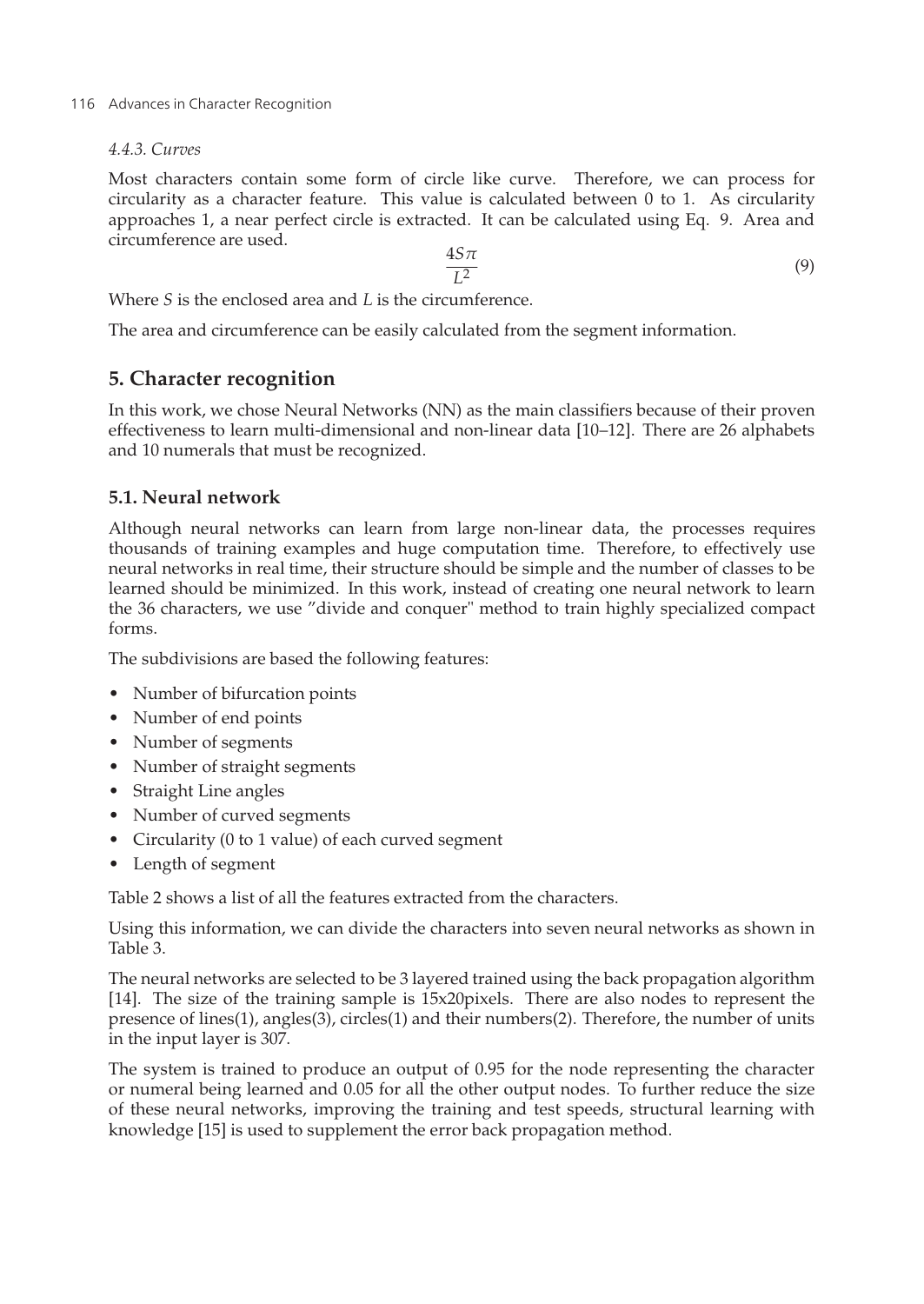| Chara-l                 | Bifur                     | End            |                      | Corner Straight Angles Curves |                |                  |
|-------------------------|---------------------------|----------------|----------------------|-------------------------------|----------------|------------------|
| cter                    |                           |                | points points points | Lines                         |                |                  |
| $\overline{0}$          | 0                         | 0              | $\overline{0}$       | $\mathbf{0}$                  | $\mathbf{0}$   | 1                |
| D                       | $\overline{0}$            | $\overline{0}$ | $\overline{0}$       | $\overline{2}$                | $\overline{0}$ | $\overline{2}$   |
| $\mathbf{0}$            | $\overline{0}$            | $\overline{0}$ | $\overline{0}$       | $\overline{0}$                | $\overline{0}$ | 1                |
| 1                       | $\Omega$                  | $\overline{2}$ | $\overline{2}$       | $\overline{1}$                | $\Omega$       | $\Omega$         |
| $\overline{2}$          | $\overline{0}$            | $\overline{2}$ | $\overline{3}$       | $\overline{3}$                | $\overline{0}$ | $\overline{1}$   |
| $\overline{3}$          | $\overline{0}$            | $\overline{2}$ | $\overline{2}$       | $\overline{0}$                | $\overline{0}$ | $\overline{1}$   |
| 5                       | $\overline{0}$            | $\overline{2}$ | 3                    | 3                             | $\overline{0}$ | 1                |
| 7                       | $\Omega$                  | $\overline{2}$ | 1                    | $\overline{2}$                | 1              | $\Omega$         |
| $\overline{\mathsf{C}}$ | $\overline{0}$            | $\overline{2}$ | $\overline{0}$       | $\overline{1}$                | $\overline{0}$ | $\overline{2}$   |
| G                       | $\overline{0}$            | $\overline{2}$ | $\Omega$             | $\overline{0}$                | $\Omega$       | 1                |
| Ī                       | $\overline{0}$            | $\overline{2}$ | $\overline{2}$       | 1                             | $\overline{0}$ | $\overline{0}$   |
| Ĵ                       | $\overline{0}$            | $\overline{2}$ | $\overline{0}$       | 1                             | $\overline{0}$ | 1                |
| L                       | $\overline{0}$            | $\overline{2}$ | 1                    | $\overline{2}$                | $\mathbf{0}$   | $\overline{0}$   |
| S                       | $\Omega$                  | $\overline{2}$ | $\overline{2}$       | $\overline{4}$                | $\Omega$       | $\overline{2}$   |
| Ū                       | 0                         | $\overline{2}$ | $\overline{0}$       | $\overline{0}$                | $\overline{0}$ | 1                |
| Z                       | $\overline{0}$            | $\overline{2}$ | $\overline{0}$       | $\overline{3}$                | 1              | $\overline{0}$   |
| 6                       | 1                         | 1              | $\overline{1}$       | $\overline{2}$                | $\overline{0}$ | 1                |
| $\overline{9}$          | 1                         | $\overline{1}$ | $\overline{1}$       | $\overline{2}$                | $\overline{0}$ | $\overline{2}$   |
| Ē                       | 1                         | 3              | $\overline{2}$       | 5                             | $\overline{0}$ | $\overline{0}$   |
| $\overline{\mathrm{F}}$ | 1                         | 3              | $\overline{1}$       | $\overline{4}$                | $\Omega$       | $\Omega$         |
| $\overline{\mathrm{P}}$ | 1                         | $\overline{1}$ | $\overline{1}$       | 3                             | $\overline{0}$ | 1                |
| O                       | 1                         | $\overline{1}$ | $\overline{1}$       | $\overline{2}$                | $\overline{0}$ | 1                |
| T                       | 1                         | $\overline{3}$ | $\overline{0}$       | $\overline{2}$                | $\overline{0}$ | $\overline{0}$   |
| $\overline{\rm v}$      | 1                         | $\overline{3}$ | $\overline{0}$       | $\overline{3}$                | $\overline{2}$ | $\overline{0}$   |
| Y                       | 1                         | $\overline{3}$ | $\overline{0}$       | $\overline{\overline{3}}$     | $\overline{2}$ | $\overline{0}$   |
| $\overline{4}$          | $\overline{2}$            | $\overline{2}$ | $\overline{1}$       | $\overline{4}$                | $\overline{0}$ | $\overline{1}$   |
| 8                       | $\overline{2}$            | $\overline{0}$ | $\Omega$             | $\overline{0}$                | $\overline{0}$ | $\overline{2}$   |
| A                       | $\overline{2}$            | $\overline{2}$ | $\overline{0}$       | $\overline{2}$                | $\overline{2}$ | 1                |
| $\overline{B}$          | $\overline{2}$            | $\overline{0}$ | $\overline{2}$       | $\overline{2}$                | $\overline{0}$ | $\overline{2}$   |
| $\overline{\rm H}$      | $\overline{2}$            | 5              | $\overline{0}$       | 5                             | $\overline{0}$ | $\overline{0}$   |
| K                       | $\overline{2}$            | $\overline{4}$ | $\overline{0}$       | $\overline{4}$                | $\overline{2}$ | $\overline{0}$   |
| $\overline{\rm N}$      | $\overline{2}$            | $\overline{4}$ | $\mathbf{0}$         | $\overline{5}$                | $\overline{2}$ | $\boldsymbol{0}$ |
| $\overline{\mathrm{R}}$ | $\overline{2}$            | $\overline{2}$ | $\overline{1}$       | 5                             | 1              | $\overline{1}$   |
| $\overline{\chi}$       | $\overline{2}$            | 5              | $\overline{0}$       | 5                             | $\overline{4}$ | $\overline{0}$   |
| М                       | $\overline{\overline{3}}$ | $\overline{5}$ | $\overline{0}$       | 7                             | $\overline{2}$ | $\overline{0}$   |
| $\overline{\mathsf{W}}$ | 3                         | 5              | $\overline{0}$       | 7                             | $\overline{2}$ | $\boldsymbol{0}$ |

Character Recognition from Virtual Scenes and Vehicle License Plates using Genetic Algorithms and Neural Networks 11 117 Character Recognition from Virtual Scenes and Vehicle License Plates Using Genetic Algorithms and Neural Networks

**Table 2.** All extracted character features.

# **6. Genetic algorithm**

The neural network training and the character template creation data is extracted using a genetic algorithm for better normalization. The genetic algorithms can extract character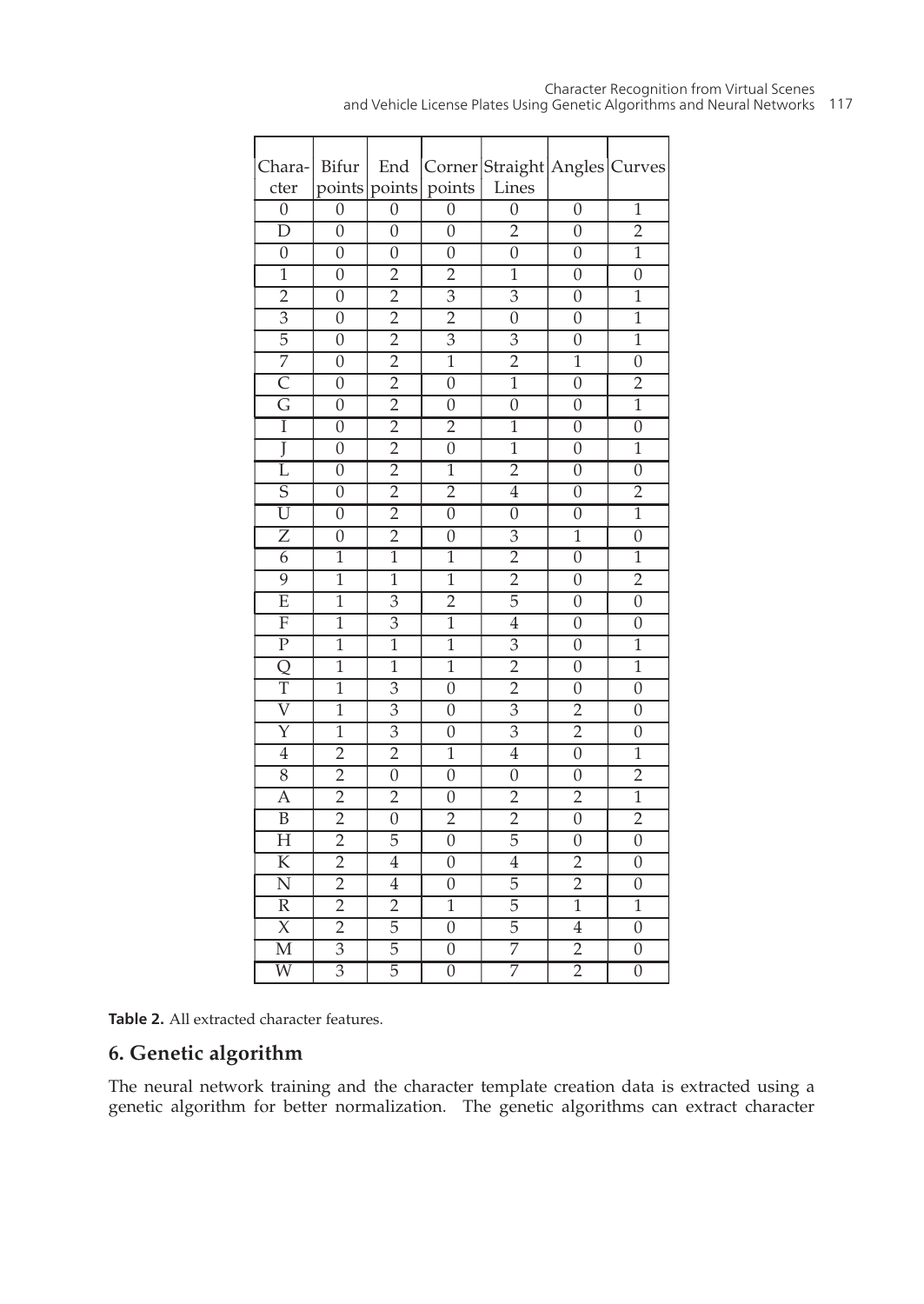|   | Features                                 | Characters in Group |
|---|------------------------------------------|---------------------|
| 1 | No Bifurcation or End points             | 0, D, O             |
|   | Angled lines (3 or less)                 | 7, Z, V, Y, A       |
| 3 | Angled lines (3 or more)                 | 4, K, N, X, M, W    |
|   | 4 More than 3 straight lines (no angles) | E, F, H, T          |
| 5 | <b>Curves and Straight Lines</b>         | 2, 5, J, R, Q, P, B |
| 6 | Curves Only                              | 3, C, U, 6, 9, 8, S |
|   | Straight lines only                      | 1, I, L             |

**Table 3.** All extracted character features.

regions invariant to size and orientation. The two characteristics are vital especially in neural network training.

Based on the selected character region size, the largest parameter that must be coded is 20. Therefore, 5 bits are used to code each parameter and the orientation angle. This information is used to determine the length of the genetic algorithm chromosome. The genetic algorithm determines the position, size and shearing angle of each sample. Moreover, the scaling rates and the translation values each require 5 bits. Therefore, the genetic algorithm chromosome length is 36. This genetic algorithm is binary coded to allow for bit manipulation during training.

The GA chromosome is designed as follows;

- 1. The position of the sample is represented by  $l_x$  and  $l_y$ .
- 2. Translation in the *x* and *y* directions by  $t_x$  and  $t_y$  respectively.
- 3. Rotation angle by *ang*. The angle changes are from −20 ≤ *ang* ≤ 20
- 4. The scaling rate by *scl*. Scale of 1 is 20 pixels. The maximum allowed expansion is up 32 pixels (This is the maximum number we can represent using binary code).

The character segmentation genetic algorithm's chromosome is shown in Fig.8.

The fitness of the GA is based on the color of the characters. During reproduction, we save the elite solution, and then use the top 40% of the fittest individuals to reproduce 80% of the next population. The remaining 20% of the next population is reproduced by selection of one of the parents from the top 40% group and the other from the remainder of the population. This method improves the search space by ensuring that we not only retain the best individuals for reproduction but also explore the rest of the population for other possible candidates. The matching process is terminated after 50 generation and the elite solution is the character for training the neural network or creation of the template.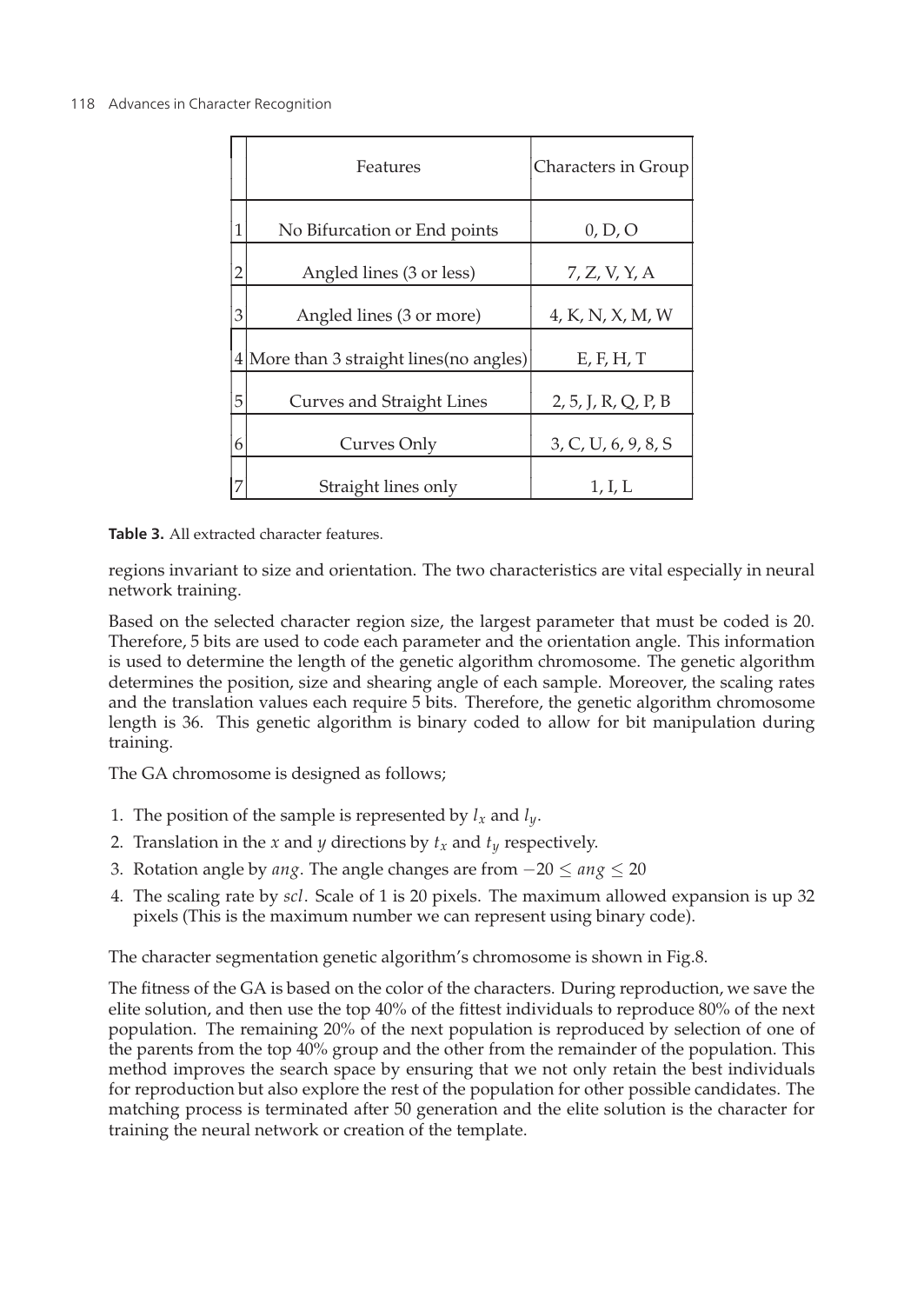and Vehicle License Plates Using Genetic Algorithms and Neural Networks 119 Character Recognition from Virtual Scenes



Figure 8. Character segmentation GA's structure.

# **7. Template matching**

Although template matching is computationally expensive especially for large images, it is used in this work as a preprocessing step to help divide the characters into different higher classes. To reduce the computational cost, we have selected a relatively small character region.

The templates used in this work for each of the characters are constructed from the same data used to train the neural network. Therefore the initial size of the template is 15\*20 pixels. Each template is the average of 10 images selected at random from the minimum 20 images extracted for neural network training. Note that the height and the width of the template are fixed.

## **8. Experiments**

This work uses license plates images of vehicles that were taken near a parking lot with the target vehicle coming towards the camera and then turning towards the right or left[1] for license plate character recognition and air characters captured in our laboratory as explained in sec. 2.2. We use 3 subjects each writing the characters a total of 4 times.

However, the characters "I", "O","T" and "Z" are missing in the license plate database.

This work is carried out using a computer with the following specifications. The processor is Intel core 7 CPU, operation at 3.47GHz and an installed memory of 4GB.

#### **8.1. Procedure**

The overall system procedure is as follows.

#### *8.1.1. Training*

- 1. Train the neural networks separately, for the licence plates and air characters
- 2. For the license plate, there are about 10 examples per character
- 3. For the air characters, use 3 characters from each subject, total 9 examples each.

#### *8.1.2. Testing*

- 1. Extract the character features and use them to decide the neural network to learn.
- 2. Use template matching to make an initial guess.
- 3. Run the neural network to confirm the results from step 2.
- 4. If results of steps 2 and 3 are same, end.
- 5. Otherwise use the results of the neural network as the final result.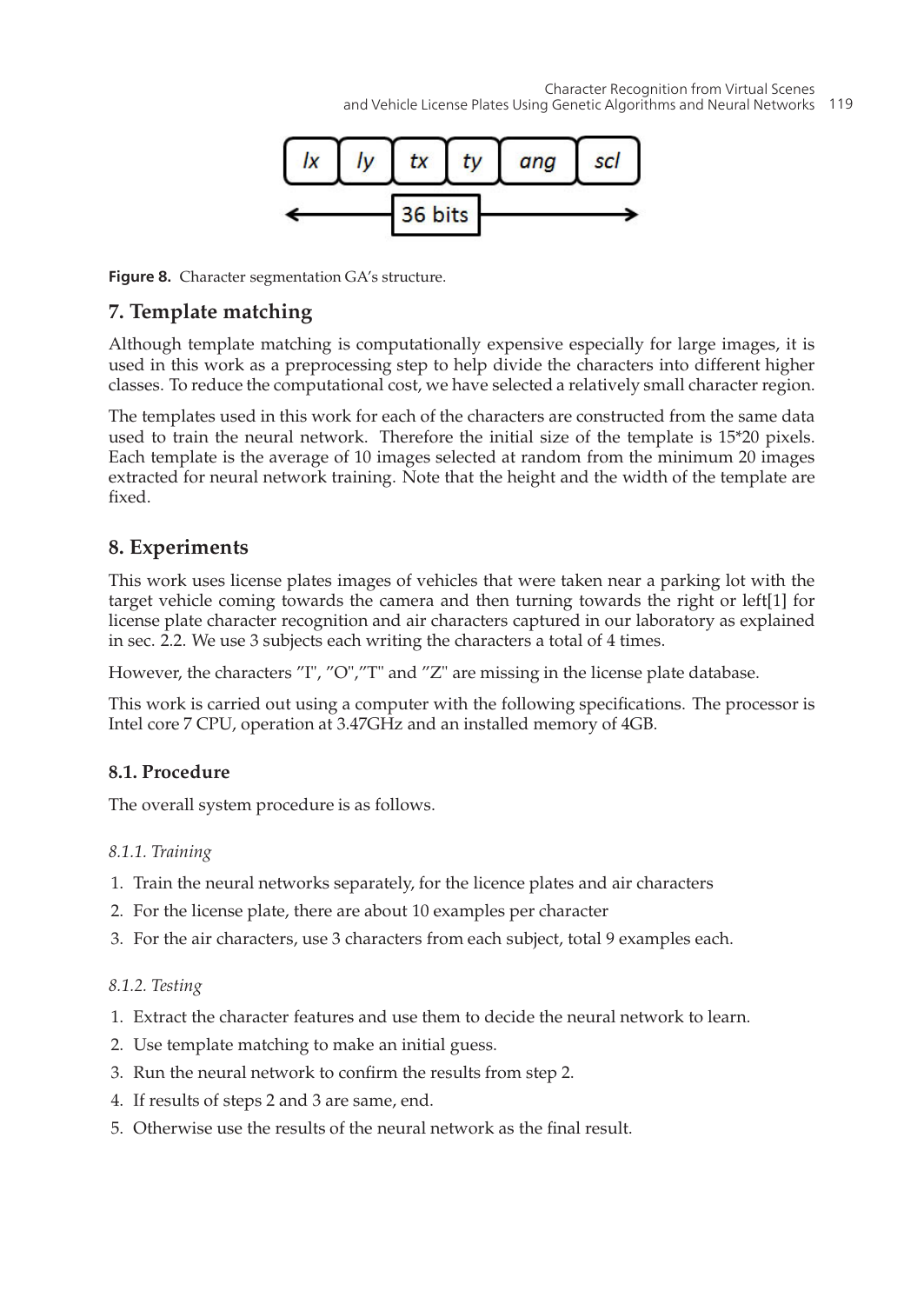# **9. Results**

There are two experiments in this work. License plate and air character recognition. The experiments are still ongoing but we can report that we achieved better results than those in  $[1]$ , in license plate recognition. The air characters have so far produced an accuracy of over 94%.

For each character region, the neural network and template matching method were initially tested individually. To use the two methods in a hybrid system, this time we make an initial guess using the template matching method and confirm the results using a neural network.

The results of these computer simulations for character recognition are shown in table 4. These are the average results for all the 30 characters learned. The total number of characters used for testing was 4268.

|                   | Percentage Accuracy (%) |      |      |                                                       |
|-------------------|-------------------------|------|------|-------------------------------------------------------|
|                   |                         |      |      | Average<br>Method Letters Numbers Average time (Msec) |
| <b>NN</b><br>only | 96.1                    | 97.3 | 95.2 | 5.0                                                   |
| <b>TM</b><br>only | 89.3                    | 91.0 | 90.3 | 5.0                                                   |
| Hybrid            | 96.3                    | 98.3 | 96.8 | 6.0                                                   |

Table 4 shows the results of character recognition for license plates recognition.

**Table 4.** Character Recognition Results for license plates

Table 5 shows the results of character recognition for air characters.

|                   |    | Percentage Accuracy (%) |    |                                                       |
|-------------------|----|-------------------------|----|-------------------------------------------------------|
|                   |    |                         |    | Average<br>Method Letters Numbers Average time (Msec) |
| <b>NN</b><br>only | 92 | 94                      | 93 | 12.0                                                  |
| <b>TM</b><br>only | 90 | 89                      | 90 | 13.0                                                  |
| Hybrid            | 93 | 95                      | 94 | 15.0                                                  |

**Table 5.** Character Recognition Results for air characters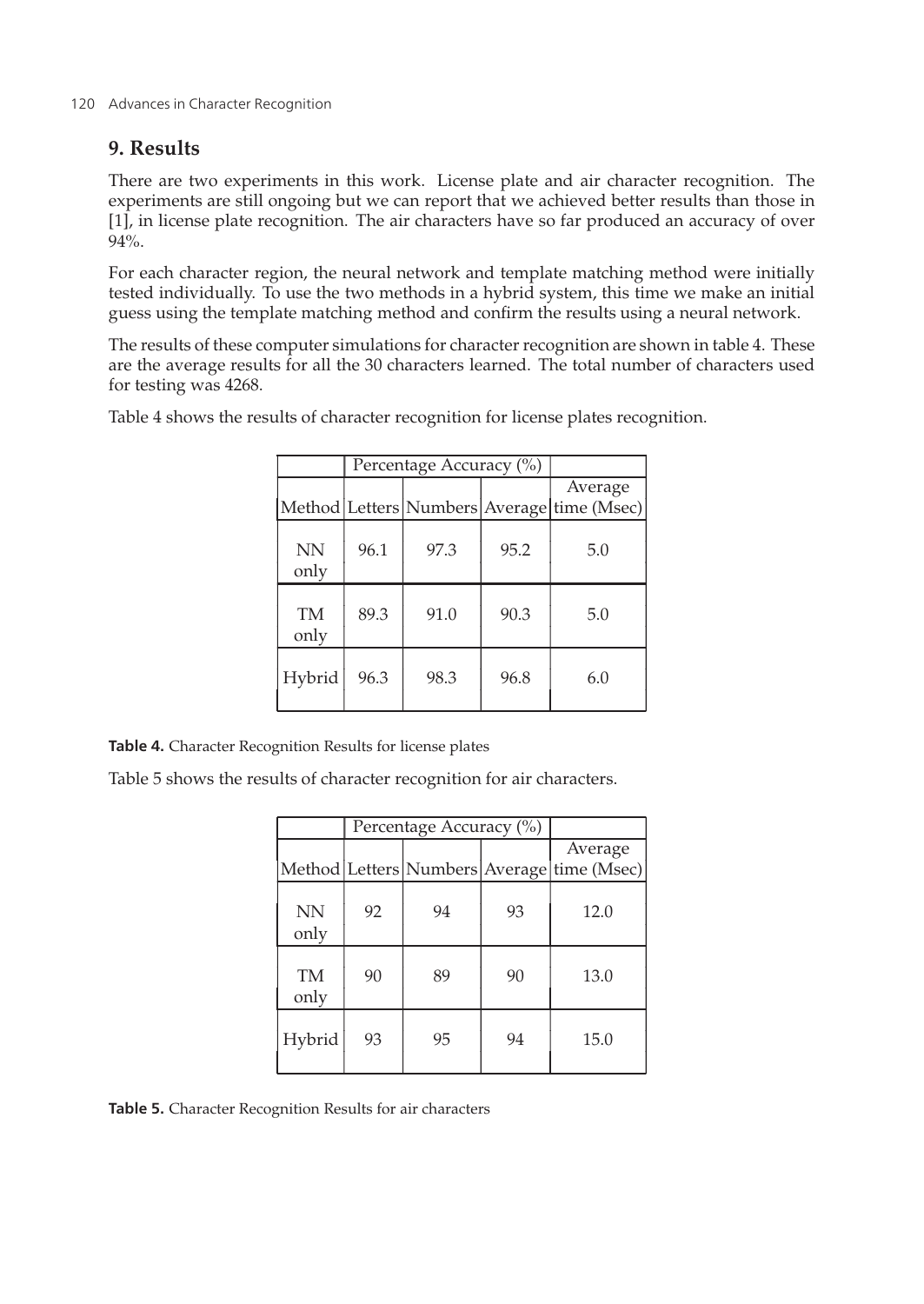For comparison, the method described in [1] achieved an accuracy of 94% using a neural network and template matching for licence plate detection only. The results of this work show a 3% accuracy improvement because of the different features used.

# **10. Discussion**

Initially, we hoped to use the same neural network to recognize all characters weather printed or virtual. However, although human visual observation make it look like they are similar, the results of the thinning process produced completely different rather surprising results. Therefore, two system are required.

Neural network training depends on the number of training samples available. In this work, the samples used per character vary between a minimum of 10 samples for letters (*U*, *X*) to a maximum of 200 for letter *W* and numerals (7,9). Generally, neural network require a lot of data to train. This phenomenon is also observed here where the accuracy results of characters with more training samples are better.

The air character data collection needs some improvement to reduce the processing time. Although face detection is useful for position extraction etc, it takes valuable time that could be used to improve the character segmentation process.

# **11. Conclusion**

In this chapter, we presented a character recognition method for virtual scenes (air characters) and vehicle number plate recognition using neural networks, template matching and evolutionary computation. We combine neural networks learning, image processing and template matching to create a novel character recognition system. To speed up the system and deal with, size and orientation issues, we employ a genetic algorithm. In addition, to control the size of both the neural network inputs and the template, we apply a genetic algorithm to guide the search. Average accuracy of about 97% and 94% were achieved for the license plate and virtual characters respectively.

In future we must find ways to combine the different recognition systems to universally recognize all characters and expand the work to include the recognition of lower case characters as well. Computation time especially for air character recognition must also be improved.

# **Author details**

Stephen Karungaru, Kenji Terada and Minoru Fukumi *Department of Information Science and Intelligent Systems, University of Tokushima, Japan*

# **12. References**

- [1] Stephen Karungaru, Minoru Fukumi, Norio Akamatsu and Takuya Akashi (2009). Detection and Recognition of Vehicle License Plate using Template Matching, Genetic Algorithms and Neural Networks, *Trans. of International Journal of Innovative Computing*, Information and Control, Vol.5, No.7, pp.1975-1985.
- [2] Ching-Tang Hsieh, Yu-Shan Juan, Kuo-Ming Hung (2005). Multiple License Plate Detection for Complex Background, *Advanced Information Networking and Applications* , pp.389-392.